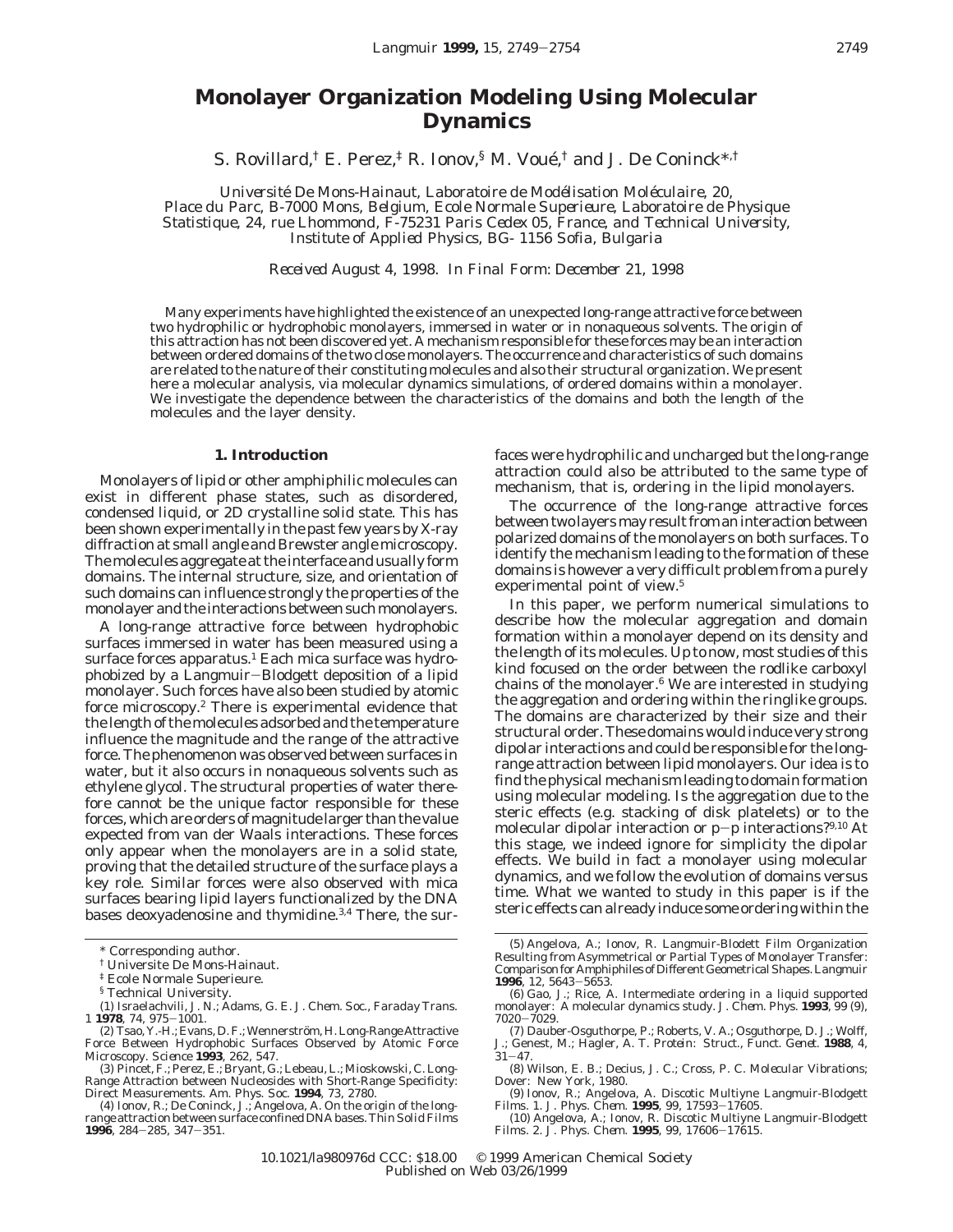

**Figure 1.** Template molecular system of our monolayers.

considered chains. If that is revealed to be true, as has been observed in the study, then there is no doubt that the dipole interactions will only enhance very strongly this structural ordering phenomenon.

The paper is organized as follows: Section 2 is devoted to the presentation of our model. The results are given in section 3. Concluding remarks are presented in section 4.

#### **2. Model**

Our monolayers are constituted by a set of *N* long chains ended by a ring. The chains are anchored by their end sp<sup>3</sup> carbon atom at a regular distance from a solid substrate. For convenience, we choose for the solid a piece of aluminum regular lattice. The aluminum nature of the substrate is by no mean important here. The distance between the substrate and the anchoring site of the chains corresponds to the equilibrium distance between an aluminum atom and a  $sp<sup>3</sup>$  carbon atom, that is to say, 0.455 nm. Figure 1 illustrates a typical molecule of the monolayer with a piece of the solid substrate.

The atoms of distinct molecules interact per pair (*i*, *j*) via a classical Lennard-Jones potential of the form

$$
U_{\text{LJ}}(r_{ij}) = \frac{C_{ij}}{r_{ij}^{12}} - \frac{D_{ij}}{r_{ij}^6} \tag{1}
$$

with  $r_{ij} = |r_j - r_i|$  and the distance between atoms *i* and *j*, *r*, being a Cartesian coordinate. In our simulations, we have to consider five types of atoms: h stands for hydrogen atoms bonded to carbon atoms; c3 stands for carbon atoms bonded to three hydrogen atoms; c2 stands for carbon atoms bonded to two hydrogen atoms; cp stands for aromatic carbon atoms of the ring; al stands for aluminum atoms of the substrate.

**Table 1. Lennard-Jones Parameters for the Different Species**

| atom type | $C_i$ (kcal mol <sup>-1</sup> Å <sup>12</sup> ) | $D_i$ (kcal mol <sup>-1</sup> Å <sup>6</sup> ) | mass (amu) |
|-----------|-------------------------------------------------|------------------------------------------------|------------|
| h         | 7 108.4660                                      | 32.870 76                                      | 1.007 970  |
| c2        | 1981049.2250                                    | 1125.998 00                                    | 12.011 150 |
| c3        | 1981049.2250                                    | 1125.998 00                                    | 12.011 150 |
| cp        | 2968753.3590                                    | 1325.708 10                                    | 12.011 150 |
| al        | 11 422 865,0000                                 | 2282.966 06                                    | 26.982 000 |
|           |                                                 |                                                |            |

| bonded atoms | $I_0(\AA)$ | $K_{str}$ (kcal mol <sup>-1</sup> Å <sup>-2</sup> ) |
|--------------|------------|-----------------------------------------------------|
| $c2 - c2$    | 1.5260     | 322.7158                                            |
| $c2 - c3$    | 1.5260     | 322.7158                                            |
| $c2-h$       | 1.1050     | 340.6175                                            |
| $c3-h$       | 1.1050     | 340.6175                                            |
| $cp-h$       | 1.0800     | 363.4164                                            |
| $cp$ - $cp$  | 1.3400     | 480.0000                                            |
| $cp-c2$      | 1.5100     | 283.0924                                            |
|              |            |                                                     |

The potential parameters  $C_{ii}$  and  $D_{ii}$  are those given by the consistent valence force field (CVFF)7

$$
C_{ij} = \sqrt{C_i C_j}
$$
  

$$
D_{ij} = \sqrt{D_i D_j}
$$
 (2)

where *Ci* and *Di* are defined in Table 1.

To save computational time, we have chosen a cutoff radius equal to 1.590 nm. If the distance between two atoms exceeds 1.590 nm, we do not compute the interaction. A higher cutoff radius would considerably increase the duration of the simulations and would be of no use in the results' accuracy.

We fix c3 atoms close to their initial positions by adding an extra energy term:

$$
U_{\text{fix}} = K_{\text{fix}} (r - r_0)^2
$$
 (3)

where  $r - r_0$  is the deviation of the c3 atoms from their initial positions and  $K_{fix} = 500$  kcal mol<sup>-1</sup>Å<sup>-2</sup>. The same potential is used to maintain the atomic organizational structure of the solid substrate. The atomic masses are fixed as described in Table 1, and we follow the time evolution of the system during 100 000 time steps of 0.52 fs. A "thermostat bath" technique allows the temperature of the system to fluctuate between 296 and 300 K. To minimize finite size effects, we chose periodic boundary conditions in the *x* and *y* directions; the *z*-axis being normal to the solid sheet.

To be able to reproduce the molecular characteristics, we add four potential intramolecular terms. A bondstretching harmonic potential keeps the distance between neighboring atoms close to a reference value:

$$
U_{\rm str} = K_{\rm str} (I - I_0)^2 \tag{4}
$$

with*l*the distance between the two atoms of the considered bond and  $I_0$  its reference value and where  $K_{str}$  is a potential coefficient. The different values of those parameters are described in Table 2 according to the nature of both bonded atoms.

A bending potential is used to fix the angle between adjacent bonds:

$$
U_{\text{bend}} = K_{\text{bend}} (\theta - \theta_0)^2
$$
 (5)

with *θ* and *θ*<sub>0</sub> the bond angle and its reference value. Table 3 lists the possible values for  $\theta_0$  and the bending potential coefficient *K*bend.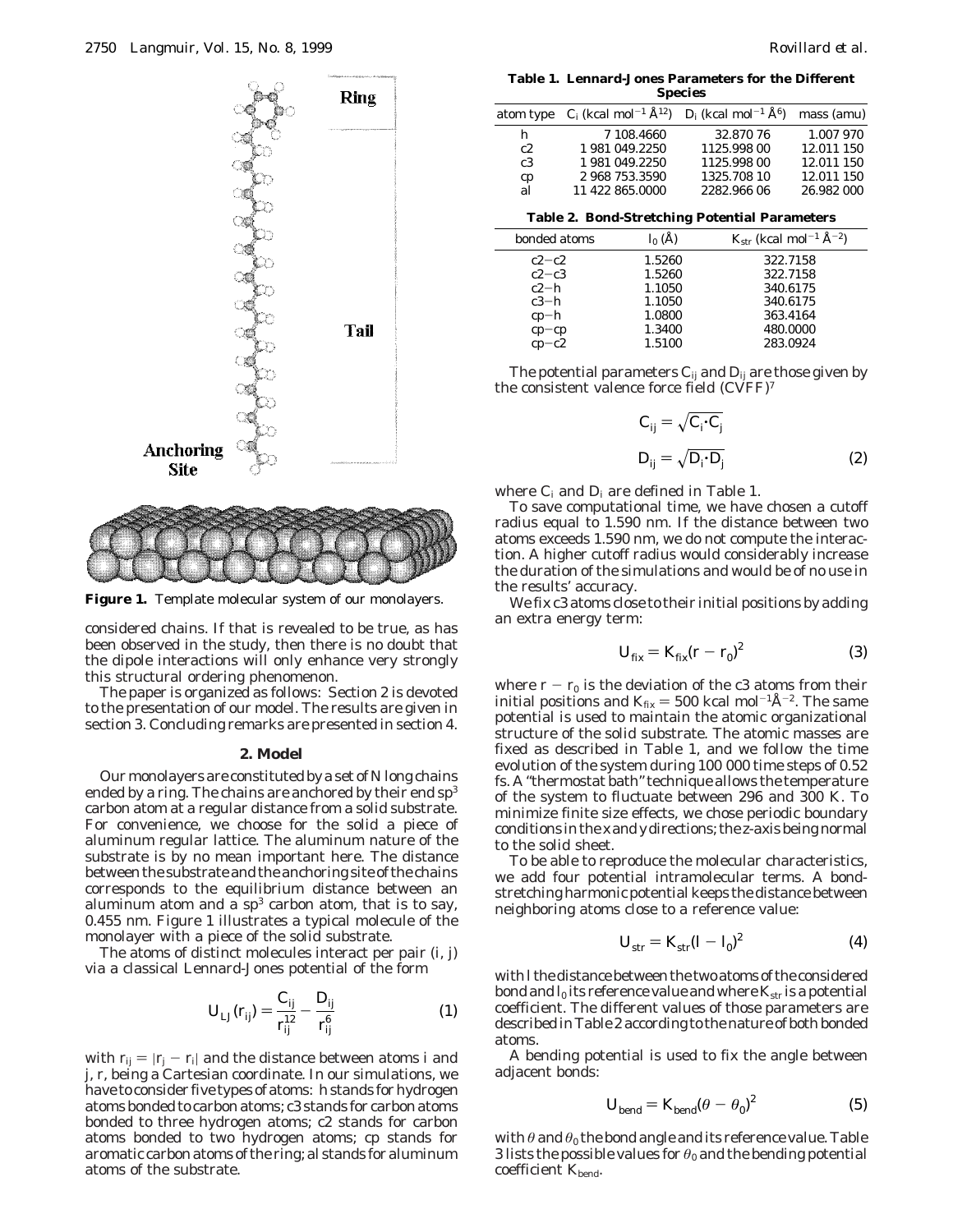|  |  |  | <b>Table 3. Bending Potential Parameters</b> |
|--|--|--|----------------------------------------------|
|--|--|--|----------------------------------------------|

| bonded atoms                                            | $\theta_0$ (deg)                            | $K_{\text{bend}}$ (kcal mol <sup>-1</sup> ) |  |  |
|---------------------------------------------------------|---------------------------------------------|---------------------------------------------|--|--|
| $h-c2-h$                                                | 106.4000                                    | 39.5000                                     |  |  |
| $h$ – $c$ 3– $h$                                        | 106.4000                                    | 39.5000                                     |  |  |
| $h = c2 - c2$                                           | 110.0000                                    | 44.4000                                     |  |  |
| $h = c2 - c3$                                           | 110.0000                                    | 44.4000                                     |  |  |
| $h-c2$ -cp                                              | 110.0000                                    | 44.4000                                     |  |  |
| $h = c3 - c2$                                           | 110.0000                                    | 44.4000                                     |  |  |
| $c2-c2-c2$                                              | 109.5000                                    | 70.000                                      |  |  |
| $c2-c2-c3$                                              | 109.5000                                    | 70.000                                      |  |  |
| $c2-c2$ -cp                                             | 110.5000                                    | 46.6000                                     |  |  |
| $cp$ - $cp$ - $cp$                                      | 120.0000                                    | 90.0000                                     |  |  |
| $c2$ -cp-cp                                             | 120.0000                                    | 44.2000                                     |  |  |
| $h$ -cp-cp                                              | 120.0000                                    | 37.0000                                     |  |  |
| <b>Table 4. Dihedral Torsional Potential Parameters</b> |                                             |                                             |  |  |
| bonded atoms                                            |                                             |                                             |  |  |
| (* can be any atom)                                     | $K_{\text{tors}}$ (kcal mol <sup>-1</sup> ) | $\varphi_0$ (deg)<br>$\boldsymbol{n}$       |  |  |

| $\frac{1}{2}$   | $11013$ $(11041)$ | . | $\mathcal{L}$ $\mathcal{L}$ $\mathcal{L}$ $\mathcal{L}$ $\mathcal{L}$ $\mathcal{L}$ |
|-----------------|-------------------|---|-------------------------------------------------------------------------------------|
| * $-c2-c2-$ *   | 1.4225            | 3 | 0.0000                                                                              |
| * $-c3-c2-$ *   | 1.4225            | 3 | 0.0000                                                                              |
| *-cp-c2-*       | 0.0000            | 2 | 0.0000                                                                              |
| $*$ -cp-cp- $*$ | 12.0000           | 2 | 180.0000                                                                            |
|                 |                   |   |                                                                                     |

**Table 5. Out-of-Plane Potential Coefficients**

| atom types |    |                        |                        |                                            |                  |                |
|------------|----|------------------------|------------------------|--------------------------------------------|------------------|----------------|
|            |    |                        | 4                      | $K_{\text{oop}}$ (kcal mol <sup>-1</sup> ) | $\boldsymbol{n}$ | $\chi_0$ (deg) |
| cp         | cp | $\mathbf{c}\mathbf{p}$ | h                      | 0.3700                                     |                  | 180.0000       |
| cp         | cp | cp                     | с                      | 0.3700                                     | 2                | 180.0000       |
| cp         | cp | $\mathbf{c}\mathbf{p}$ | $\mathbf{c}\mathbf{p}$ | 0.3700                                     | 2                | 180.0000       |

A dihedral torsional potential is necessary between three adjacent bonds, to keep the planarity of the ring carbon atoms:

$$
U_{\text{tors}} = K_{\text{tors}}[1 + \cos(n\varphi - \varphi_0)] \tag{6}
$$

with  $\varphi$  and  $\varphi_0$  the dihedral angle and its reference value,  $n$  a symmetry coefficient and  $K_{\text{tors}}$  a potential coefficient (see Table 4).

To end the molecular description, let us here mention that an out-of-plane contribution is computed, of the form

$$
U_{\text{oop}} = K_{\text{oop}}[1 + \cos(n\chi - \chi_0)] \tag{7}
$$

where  $\chi$  and  $\chi_0$  are the out-of-plane "Wilson" angle<sup>8</sup> and its reference value and *n* and *K*oop are symmetry and potential coefficients. See Table 5 for the values of these coefficients; "atom 2" is the central atom of the Wilson *ø* angle.

Given the coordinates of all the atoms, we can compute the force acting on them from the total potential. The motion of these atoms follows by integrating Newton's equations of motion.

## **3. Results**

In our simulations, we have considered three different layer densities and four lengths of molecules. The system is constituted by 25 molecules anchored by their c3 carbon atoms. The anchoring sites define a squared mesh lattice. We have chosen three densities corresponding to three squared lattices of dimensions  $0.445$  nm  $\times$   $0.445$  nm,  $0.486$ nm  $\times$  0.486 nm, and 0.567 nm  $\times$  0.567 nm or, in other words, the following area per molecules: 0.198, 0.236, and 0.321 nm2/mol. We have combined each of these three lattices with 25 molecules of 15 (C<sub>7</sub>H<sub>8</sub>), 24 (C<sub>10</sub>H<sub>14</sub>), 54  $(C_{20}H_{34})$ , 84  $(C_{30}H_{54})$ , or 144  $(C_{50}H_{94})$  atoms. A simulation will hereinafter be referred to by a letter and a number (*l*, *f*) with *l* corresponding to the monolayer density (a, 0.198 nm2/mol; b, 0.236 nm2/mol; c, 0.321 nm2/mol) and



Figure 2. Typical snapshot (system  $(C, 20)$ ).

*f* corresponding to the number of carbon atoms of the molecule (10, 20, 30, or 50).

We have carried out simulations with 100 molecules under periodic boundary conditions, to check the sensitivity of our results to the finite number of considered molecules. No significant changes have been seen.

We observe a tendency for the molecules to aggregate in clusters for small lattice spacing as illustrated by the snapshots given in Figure 2.

Let us now describe the procedure. The initial configuration is made by equilibrated individual molecules. We then let the system equilibrate to be sure that we have reached an equilibrium state. We therefore check the temporal stability of the potential and kinetic energies. Once the equilibrium plateau for all these variables has been reached, we study the ordering within the monolayer. We have also verified that we recover equivalent results for longer simulations. Typically, we have considered a few 500 000 time step simulations and their results are equivalent to the presented results in this paper. Figure 3 shows the stability of the average potential energy for simulations with  $100000$  and  $50000$  time steps.

The clusters of molecules can be characterized by two types of ordering: a spatial ordering related to the proximities of the head groups and an orientational ordering related to the orientation of the rings. Let us then define the variables we will use: (i) to each molecule, we associate a "CM pseudo-atom" defined as the center of mass of the ring atoms; (ii) to each ring is associated a unit order vector located at the CM and normal to the head plane.

For all the simulations, we first check if there are spatial clusters using the following procedure:

(1) We consider the "CM pseudo-atom" of the first molecule (CM1). To this first molecule is associated the cluster "1". We then measure the distances between CM1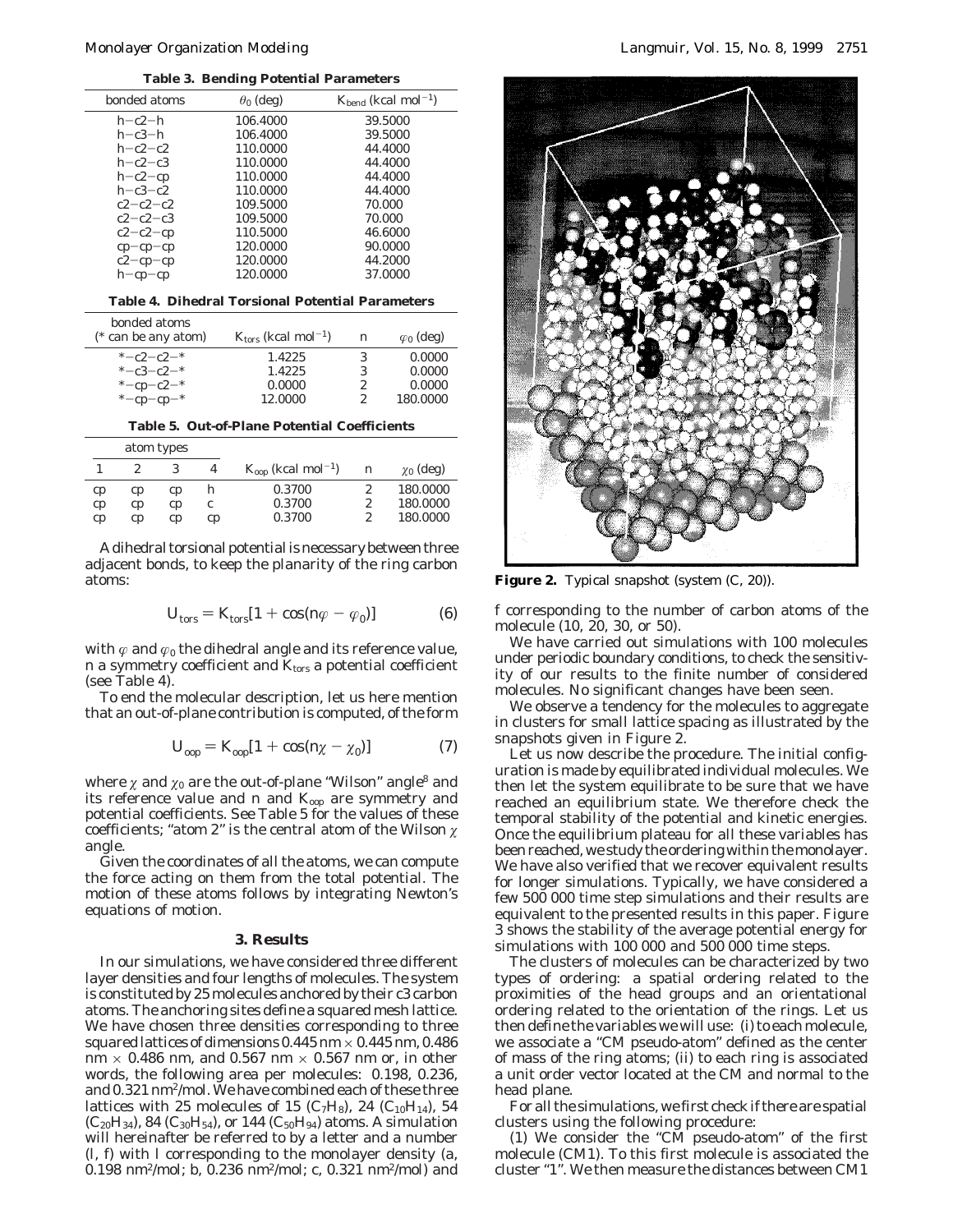

**Figure 3.** Evolution of the potential energy (in usual reduced units) versus the number of time steps for the system (b, 20). Two simulations have been considered: 100 000 (A) and 500 000 (B) time steps long.



**Figure 4.** Time average evolution of the distribution of the distances between "CM pseudo-atoms" in nanometers for 10 C chains. The monolayer density is fixed at 0.236 nm2/mol.

and all other CMs. If one of the distances is lower than the cluster reference distance (see below), the corresponding molecule is attached to the same cluster "1".

(2) We then jump to the second "CM pseudo-atom" of the first cluster and study if there are other "CM pseudoatoms" within a sphere of radius equal to the cluster reference distance. If we find one, we incorporate it to the cluster "1", and so on.

(3) When we are unable to add a new atom to the cluster "1", we try to find a "CM pseudo-atom" not yet associated to the cluster "1"; this will be the starting point of cluster "2".

How can we choose the cluster reference distance?

If two molecules are trapped in a cluster, close to each other, the distance between them is inferred by the potential applied between their atoms. The potential we use (see section 2) is the classical Lennard-Jones potential. This potential leads to a minimum of energy for a distance between interacting cp atoms of 0.406 nm. We thus fix the cluster reference distance to that value of 0.406 nm. Indeed, if we obtain clusters for this minimal cutoff length, we will get even larger clusters for any larger cutoff distance. We have also checked that our results are not affected by small fluctuations (a few percents) around this value.

How can we describe an ordering phenomenon within the rings? During the simulation, we consider, for each cluster, the existence of stacks. If two rings of the same cluster are parallel (we admit a fluctuation of 2.5°), they belong to the same stack. Resulting is the average over the simulation time of the number of molecules per stack.



**Figure 5.** Cluster size probability distribution versus the number of carbon atoms (7C, 10C, 20C, 30C, or 50C) per molecule averaged over a period of time of 52 ps. The monolayer density is fixed at 0.236 nm2/mol.



**Figure 6.** Cluster size probability distribution versus the monolayer density averaged over a period of time of 52 ps. The number of carbon atoms per molecule is fixed at 10.

We have also checked that this value of 2.5° could admit fluctuations of a few degrees without significant changes of the results.

During the simulation, various variables can be studied: (i) the time average of the distribution of the distances between the "CM pseudo-atoms" and (ii) the average number of molecules per cluster and stack.

Figure 4 shows the time average of the distribution of the distances between the "CM pseudo-atoms". The first maximum corresponds to the shortest possible distance between two rings, which is the distance between two adjacent heads in the same cluster. This graph confirms the validity of the choice of our cluster reference distance as 0.406 nm.

Figures 5-12 show respectively the probability distribution of the size of the clusters, the probability distribution of the size of the stacks, the evolution of the average size of the clusters, and the evolution of the average size of the stacks versus the number of carbon atoms of the molecules for the 0.486 nm lattice mesh or versus the density of the monolayer for molecules with 10 carbon atoms.

We observe that the cluster (or stack) size decreases with an increase of the chain length. For long chains (more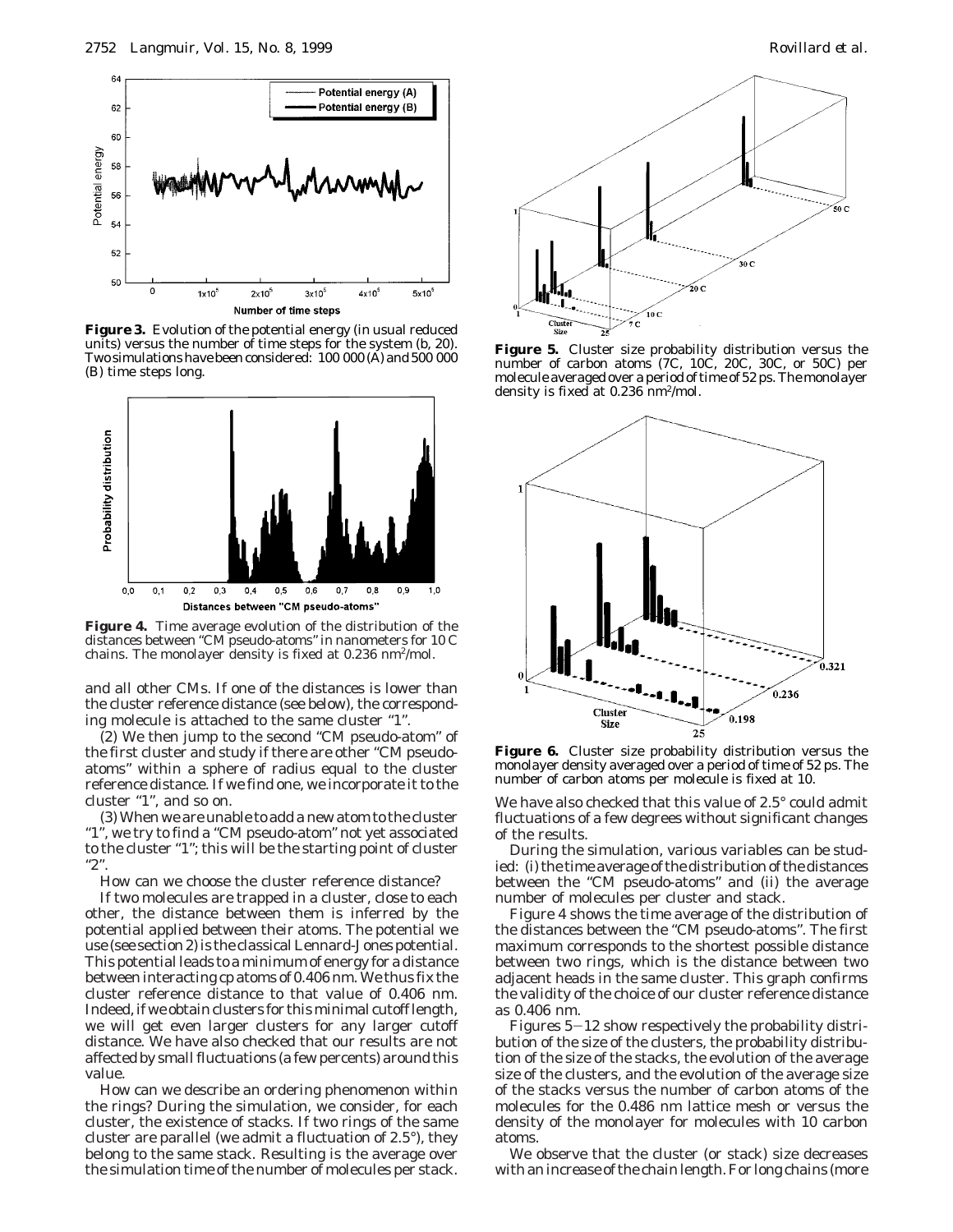

**Figure7.** Stack size probability distribution versus the number of carbon atoms (10C, 20C, 30C, or 50C) per molecule, averaged over a period of time of 52 ps. The monolayer density is fixed at 0.236 nm2/mol.



**Figure 8.** Stack size probability distribution versus the monolayer density, averaged over a period of time of 52 ps. The number of carbon atoms per molecule is fixed at 10.



**Figure 9.** Mean cluster size versus the number of carbon atoms per molecule. The monolayer density is fixed at 0.236 nm<sup>2</sup>/mol. The error bars correspond to one statistical deviation.

than 20 C atoms), the cluster sizes are smaller, due to entanglement between chains, as confirmed by snapshots of the different systems. Knowing that if the molecule is too small, there will be, according to our definition, no cluster or stack at all, that result implies that there is an optimal length for the ordering of the molecules. This may be understood as the result due to the competition between the energy of the cycles and the entropy of the chains. As expected, the average size of clusters and stacks decreases when increasing the spacing between the molecules, as given in the following figures.



**Figure 10.** Mean cluster size versus the monolayer density. The number of carbon atoms per molecule is fixed at 10. The error bars correspond to one statistical deviation.



**Figure 11.** Mean stack size versus the number of carbon atoms per molecule. The monolayer density is fixed at 0.236 nm<sup>2</sup>/mol. The error bars correspond to one statistical deviation.



**Figure 12.** Mean stack size versus the monolayer density. The number of carbon atoms per molecule is fixed at 10. The error bars correspond to one statistical deviation.

We do not have explicitly introduced water molecules in our simulations, to save computational time. However, we expect an increase in the cluster and stack sizes due to the amphiphilic nature of the considered molecules. The hydrophilic ring groups attract the water molecules, whereas the hydrophobic tails are rejected by the solvent. To mimic this effect, we have carried out two additional simulations, in which the attractive part of the Lennard-Jones potential between the ring and tail atoms has been reduced by the factor 2.5. The other interaction parameters were not changed. Figure 13 shows the observed significative increase in the average cluster size for those two new simulations. The parameters were set to 0.236 nm2/